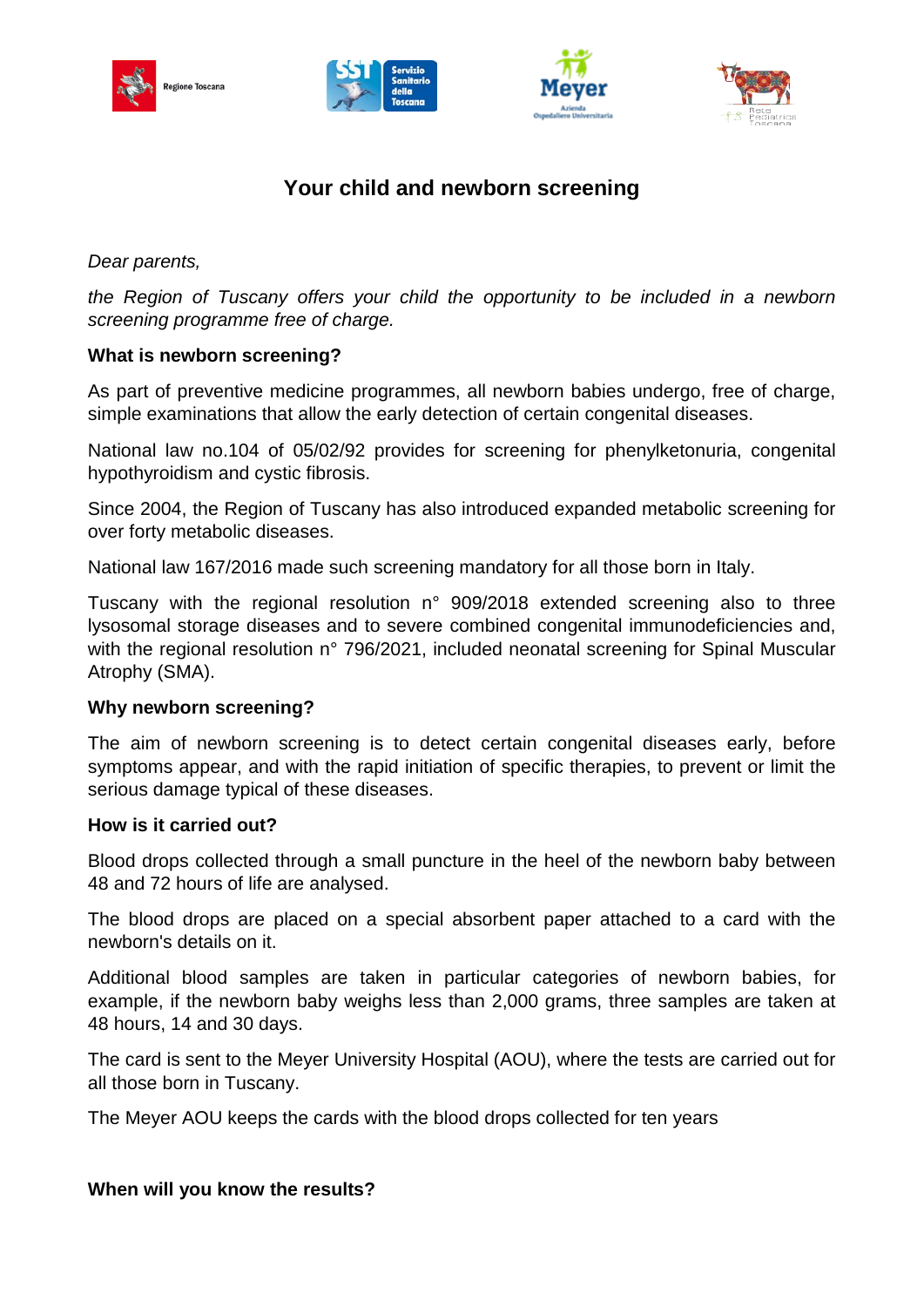







If the newborn baby tests positive to one of the tests for the diseases under investigation, he/she will be called back to the birth centre or screening centre for further investigations.

Normal results are not reported, so if you are not recalled it means that all the tests have come back negative.

**Attention: recall does not mean that the child is ill, but only that further investigations are necessary**

## **What diseases are detected by screening?**

## **Congenital hypothyroidism**

Congenital hypothyroidism is due to the lack or insufficient production of thyroid hormones, which are essential for the development and maturation of the central nervous system and for normal growth of the child.

It is treated by administering oral thyroxine. Early diagnosis and treatment allow normal development of the child.

## **Phenylketonuria and other metabolic diseases**

Phenylketonuria was the first metabolic disease to be screened in newborns.

It is due to a congenital defect in an enzyme that causes the body to accumulate phenylalanine, one of the components of proteins. The accumulation of phenylalanine is toxic to the brain. Treatment consists of a diet low in this substance and allows normal mental development and growth. In some cases, drug therapy is possible.

In addition to phenylketonuria, screening can identify more than forty metabolic diseases with a complex instrumentation called mass spectrometry (LC-MS/MS). Metabolic diseases are a large group of genetic diseases caused by defects in metabolism. Symptoms can occur as early as the first days of life, but often during the first year or later, even in adulthood. The diseases, if not properly treated, can affect various organs and systems such as the central nervous system, heart, liver, kidneys, skin, etc. In some cases they can cause sudden death. Early diagnosis allows early initiation of dietary and/or drug therapy with improved prognosis and quality of life.

The metabolic diseases screened for in newborns are: **defects in amino acid metabolism, defects in organic acid metabolism, defects in the urea cycle, defects in the beta-oxidation of fatty acids** (about 1 in every 2,000 newborns is affected).

-----------------------------------------

**Biotinidase defect**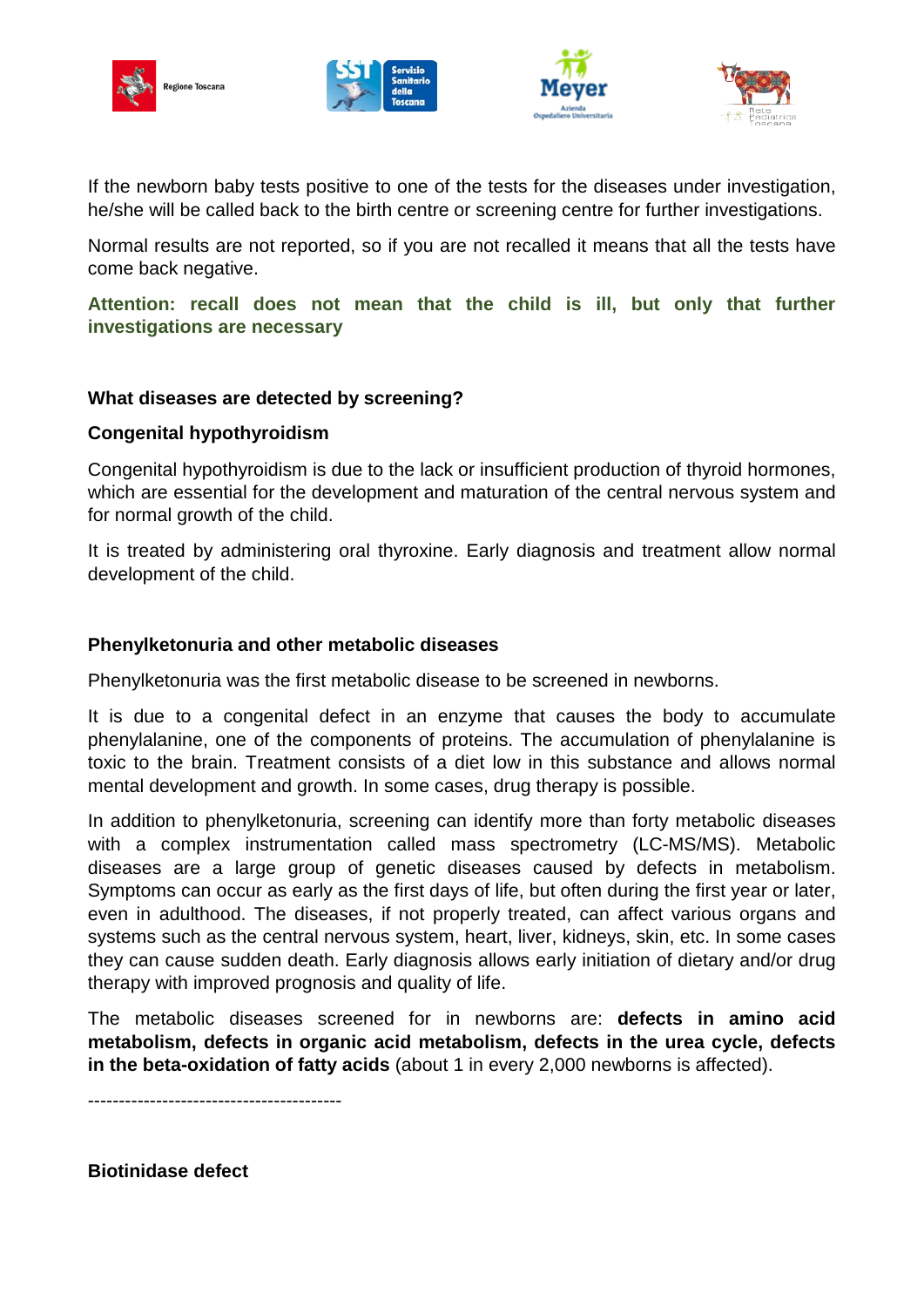







This is a congenital defect in the metabolism of a vitamin, biotin, leading to a multiple carboxylase defect. Symptoms are varied and may include psychomotor retardation, convulsions, immune defect and skin alterations.

Screening assesses the activity of the enzyme biotinidase. Treatment consists of the oral administration of biotin.

-----------------------------------------------------

## **Galactosemia**

This is due to a genetic defect that causes the body to accumulate galactose, which is derived from the metabolism of carbohydrates, with toxic effects on various organs such as the liver and eye. Treatment consists of a galactose-free diet.

--------------------------------------------------------------

# **Cystic fibrosis**

This disease is caused by a genetic defect that can lead, in a very heterogeneous way, to lung infections and impaired digestive function (digestive malfunctioning), resulting in growth disturbances. It affects 1 in every 4,000 healthy newborns.

The screening test is based in the first instance on the trypsin (a protein with enzymatic activity) dosage on a drop of blood. In the neonatal period it is not uncommon for there to be an alteration in trypsin values, the interpretation of which requires further tests. In a limited number of newborns, it is therefore advisable to proceed to an in-depth genetic analysis (genetic test) for which your consent will be sought.

Early diagnosis of the disease by screening in the neonatal period, usually before the onset of symptoms, can improve the clinical course, prevent many complications and provide the family with genetic counselling for possible future pregnancies.

In addition to symptomatic therapy, in an increasing number of people with cystic fibrosis, drugs effective against the underlying defect of the disease are now available.

--------------------------------------------------------------------------------

#### **Lysosomal storage diseases (LSD)**

LSDs are due to genetic defects of lysosomal enzymes with accumulation of substances in the lysosomes of organs and tissues. They are progressive diseases and can lead to severe disability or death at a more or less early stage. They are characterised by extreme variability in age of onset, symptoms, clinical course and severity, even within the same disease.

Three diseases are included in the neonatal screening in Tuscany, by means of enzymatic dosage on a drop of blood: **Pompe disease, Fabry disease, mucopolysaccharidosis type I**.

Enzyme replacement therapy is available for these diseases, which has changed their natural history and modified the quality and life expectancy of patients.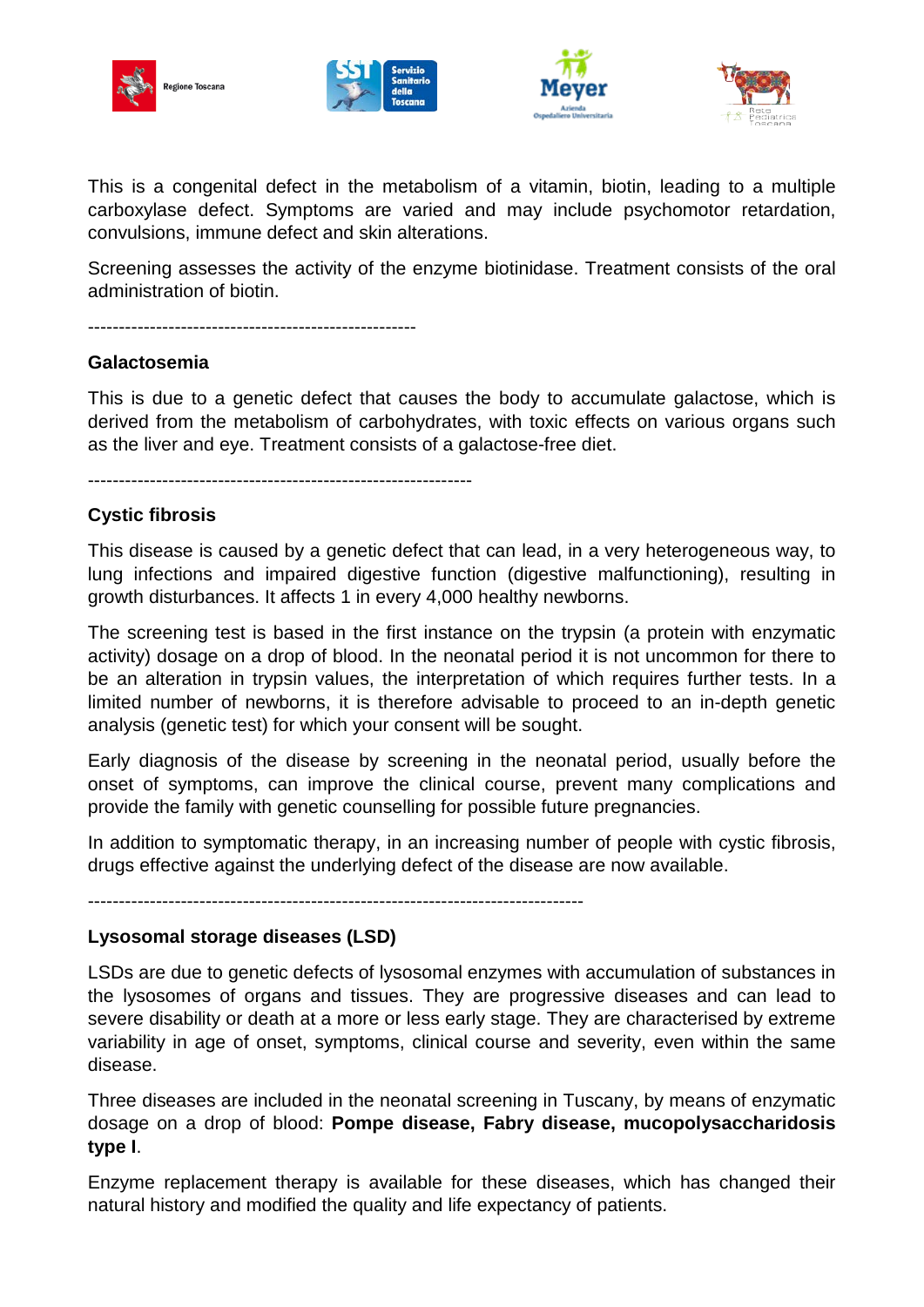







In case of diagnosis by neonatal screening, the time of initiation of therapy may vary depending on the enzymatic/genetic defect and the clinical phenotype.

#### **Pompe disease**

It is caused by a deficiency in the enzyme lysosomal acid  $\alpha$ -glucosidase, which leads to a build-up of glycogen, particularly in cardiac and skeletal muscle tissue. The manifestations of Pompe disease vary in age of onset (infantile, juvenile or adult), type of progression and severity of muscle involvement.

## **Fabry disease**

It is caused by deficiency of the enzyme  $\alpha$ -galactosidase leading to an accumulation of glycosphingolipids, particularly in the kidneys, heart and nervous system with renal failure, cardiomyopathy or stroke. Neonatal screening generally does not allow diagnosis in females.

#### **Mucopolysaccharidosis type I**

It is caused by a deficiency in the enzyme  $\alpha$ -hyduronidase, which leads to the accumulation of mucopolysaccharides, particularly in the liver, bones, eye and nervous system. In some cases, early transplantation of haematopoietic stem cells may be indicated.

**-----------------------------------------------**

# **Severe combined congenital immunodeficiencies (SCID)**

Severe immunodeficiencies are a large group of rare diseases (over three hundred are known today), all characterised by a defect in the immune system.

Children with severe combined congenital immunodeficiency (SCID) are apparently born healthy. However, due to the severe defect in their immune system, which does not allow them to defend themselves against infectious diseases, they may suffer serious, irreversible damage at an early age or even die from infections that are trivial for children with a normal immune system.

Neonatal screening makes it possible to diagnose SCIDs in the first days of a child's life and then, if an immune defect is suspected, to activate therapy to heal the immune system while protecting the child against all possible infections. In many cases the therapies are able to make the child perfectly healthy again.

Screening is done by looking for molecules called TRECs in a drop of blood from the newborn. TRECs (T *cell receptor excision circles*) are small molecules that are produced during the development and maturation of T cells, which are very important in the function of the immune system. If the immune system is normal it will produce lots of TRECs; conversely, low or absent levels of TRECs are a warning sign and suggest that the immune system is not functioning properly.